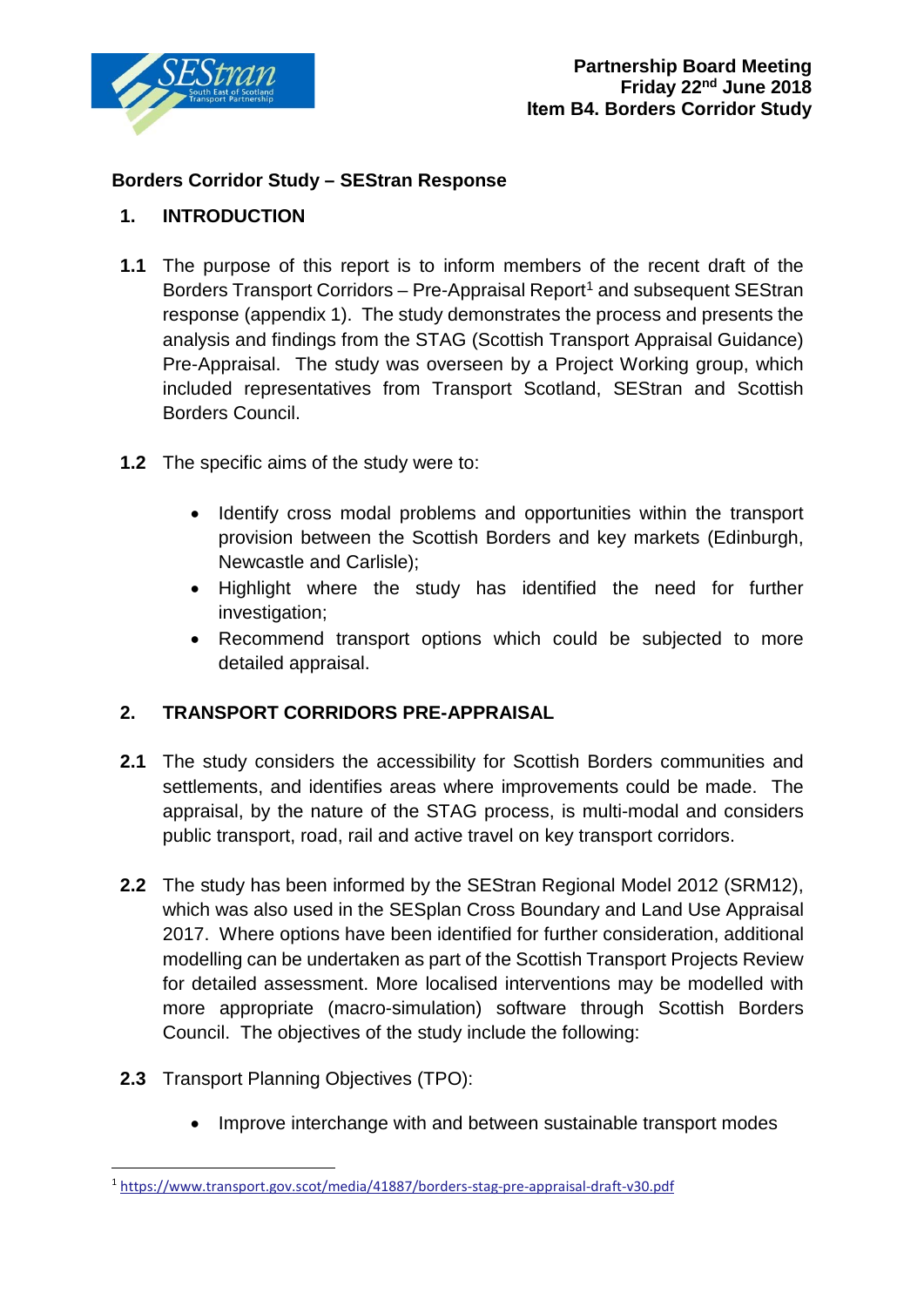- Improve journey times, reliability and safety to employment, key services and leisure
- Integrate transportation and land use opportunities to capitalise on the built and natural environment
- Reduce business transport costs for economically competitive sectors (access key markets and high skilled workforce)
- **2.4** SEStran were encouraged to see that the TPOs align closely with the SEStran Regional Transport Strategy<sup>2</sup> objectives, which are as follows:
	- Economy To ensure transport facilitates economic growth, regional prosperity and vitality in a sustainable manner.
	- Accessibility to improve accessibility for those with limited transport choice, or no access to a car, particularly those who live in rural areas
	- Environment to ensure that development is achieved in an environmentally sustainable manner
	- Safety and health to promote a healthier and more active SEStran area population

# **3. OPTION GENERATION**

- **3.1** The pre-appraisal process generated a range of options which could meet the TPOs and help address the issues or opportunities identified. As outlined in STAG, the option generation was conducted as an open process.
- **3.2** The outcomes were compiled through a review of relevant policy documents, numerous engagement activities including workshops, structured telephone interviews, Community Council meetings and Public Surveys. Discussions with the Project Working Group, further option Challenge Workshops and implementation appraisals were held to refine options. From this, 21 individual strategic multi-modal options were generated. These options will be given as recommendations for either the upcoming Strategic Transport Projects Review (STPR) or for further development by other partner organisations or third parties. The full list of the 21 options are provided in **appendix 2** to this report.

# **4. SUMMARY**

**4.1** The study represents a high degree of collaborative working across National, Regional and local levels. Whilst it has resulted in a large number of options, it is understood that the impacts of the proposed options must be investigated

<span id="page-1-0"></span><sup>2</sup> [http://www.sestran.gov.uk/wp-](http://www.sestran.gov.uk/wp-content/uploads/2017/01/SEStran_Regional_Transport_Strategy_Refresh_2015_as_published.pdf)

[content/uploads/2017/01/SEStran\\_Regional\\_Transport\\_Strategy\\_Refresh\\_2015\\_as\\_published.pdf](http://www.sestran.gov.uk/wp-content/uploads/2017/01/SEStran_Regional_Transport_Strategy_Refresh_2015_as_published.pdf)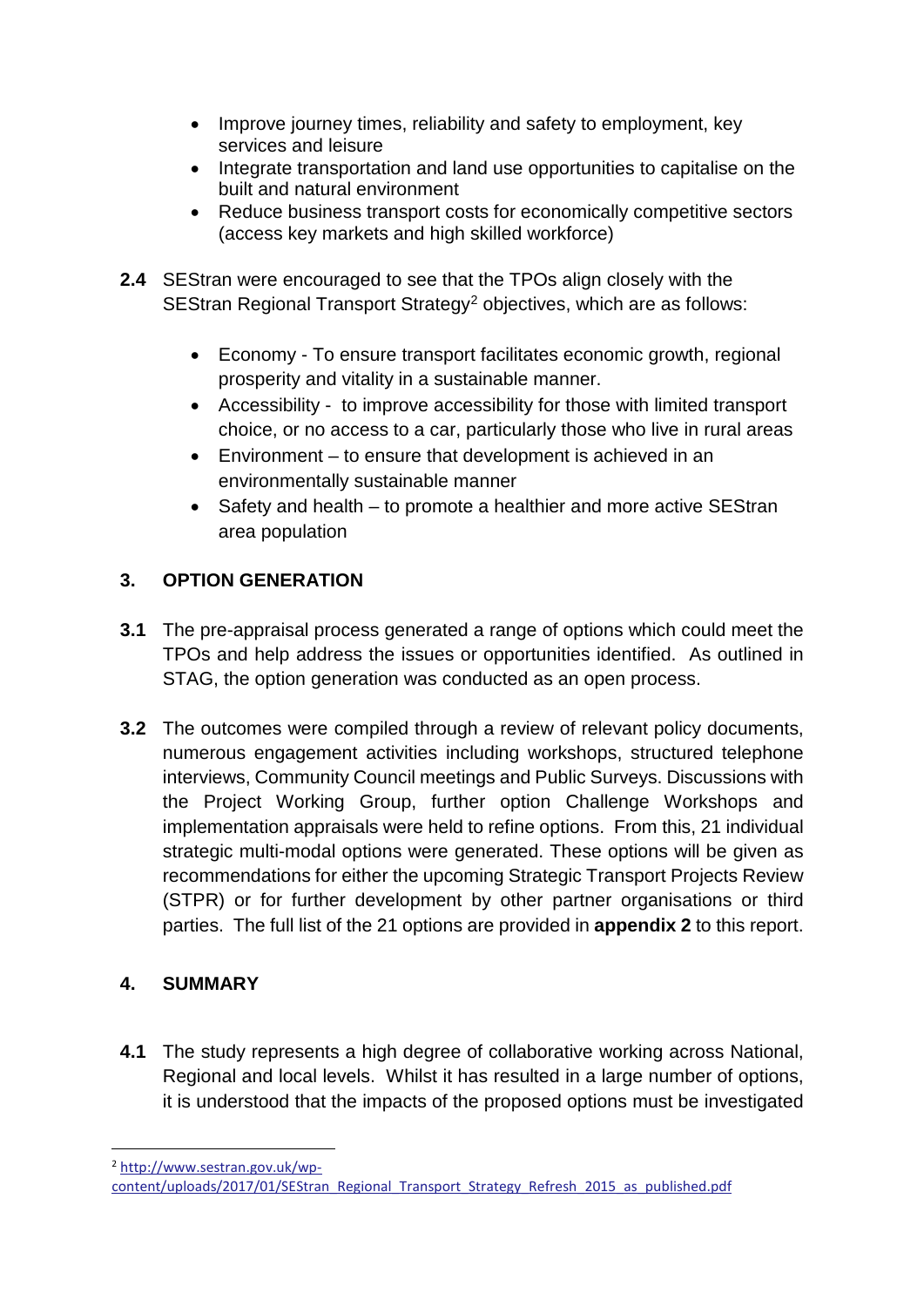in further detail. SEStran would expect to play a key role in addressing these strategic options, particularly proposed cross-border interventions.

**3.2** SEStran welcomes the number and diverse range of the options identified within the study. However, the challenges of limited funding sources will inevitably have an impact on the delivery of the measures identified

#### **4. RECOMMENDATIONS**

**4.1** Members are asked to note the contents of the report and the response provided on behalf of SEStran.

Lisa Freeman **Strategy and Projects Officer** 15th June 2018

**Appendix 1** – SEStran Response to the Pre-Appraisal Draft document

**Appendix 2** – List of Identified Options

| Policy Implications                | In line with the delivery of RTS policies. Including<br>the reduction of single occupancy vehicle<br>journeys, behaviour change and air quality<br>improvements. |
|------------------------------------|------------------------------------------------------------------------------------------------------------------------------------------------------------------|
| <b>Financial Implications</b>      | Potential future implications in option delivery and<br>financial considerations towards the review of the<br><b>Regional Transport Model</b>                    |
| Equalities Implications            |                                                                                                                                                                  |
| <b>Climate Change Implications</b> |                                                                                                                                                                  |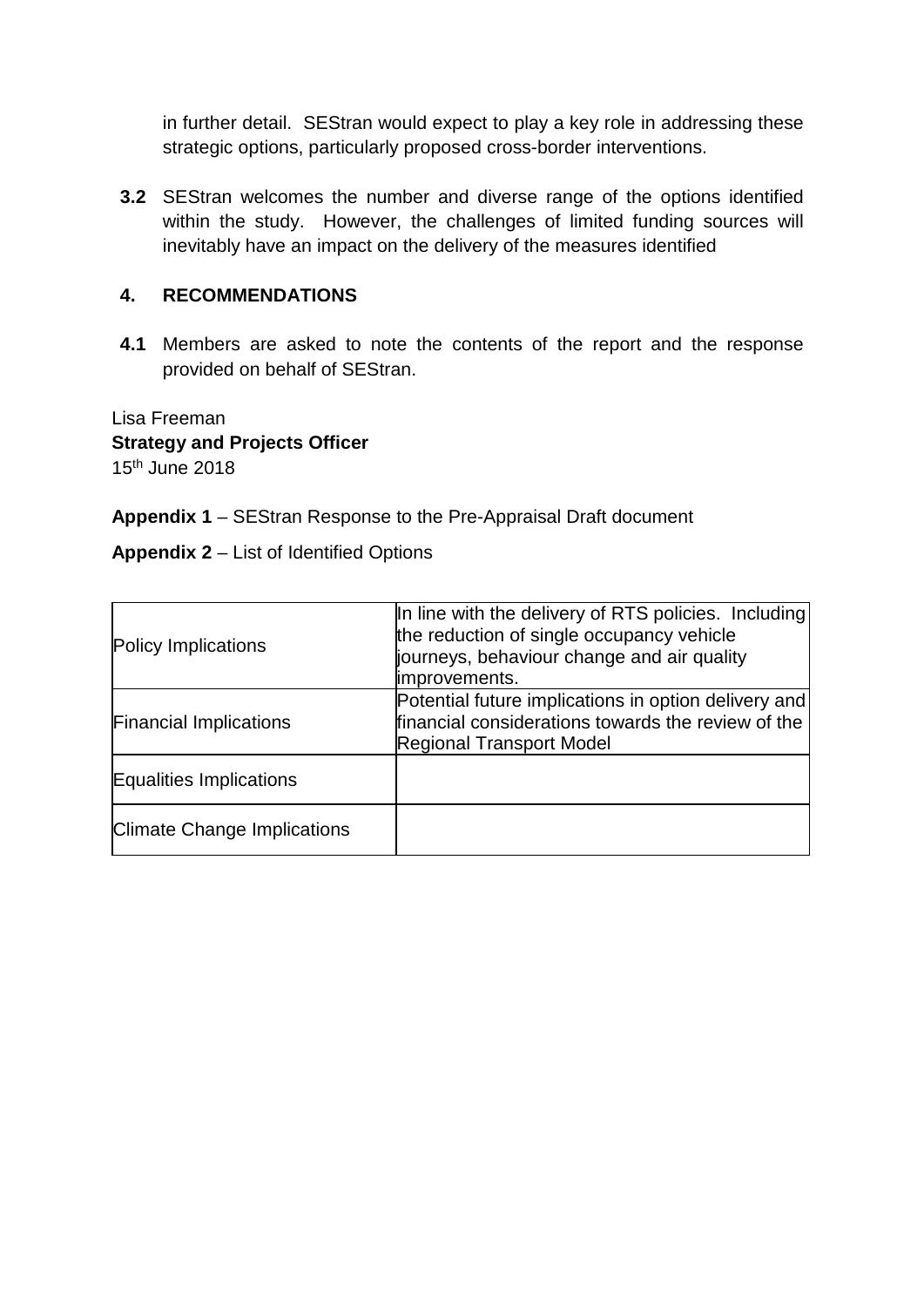

Area 3D (Bridge), Victoria Quay, Edinburgh, EH6 6QQ, Tel: 0131 524 5150

# **Item B4 Appx 1**

Tom Bisset Jacobs 95 Bothwell Street **Glasgow** G2 7HX

31st May 2018

Dear Tom

#### **Borders Transport Corridors Pre-Appraisal**

As a representative of the Pre-Appraisal Project Working Group, SEStran welcomes the opportunity to provide further comments towards the Borders Transport Corridors Pre-Appraisal Study. Identifying key strategic interventions will be key in supporting growth and in addressing existing capacity issues on the Region's Transport network. The study identifies a number of opportunities which could be achieved through strategic investment. SEStran would like to underline its support for the document, as follows:

### **Links to the Regional Transport Strategy[1](#page-3-0) (RTS)**

There are a number of RTS objectives covered by the pre-appraisal document. The SEStran Region is a key driver of the Scottish Economy and its connectivity should support the long-term competitive position of the area through resource efficiency, social inclusion with minimum environmental impact. The RTS supports the following options as outlined in the pre-appraisal documents:

#### **Accessibility**

Options 1 & 2 refer to access to healthcare and increased service provision to Borders General Hospital and other healthcare facilities. The options seek to improve physical access to public transport through infrastructure and on public transport vehicles. SEStran welcomes these options as within the RTS it is noted that access to hospitals in the region is an issue for many hospital users, patients, visitors and hospital staff, as parking is often problematic and expensive, even for those with access to a car. Good public transport links are therefore vital for those without access to a car. This

<span id="page-3-0"></span> 1 http://www.sestran.gov.uk/wpcontent/uploads/2017/01/SEStran\_Regional\_Transport\_Strategy\_Refresh\_2015\_as\_published.pdf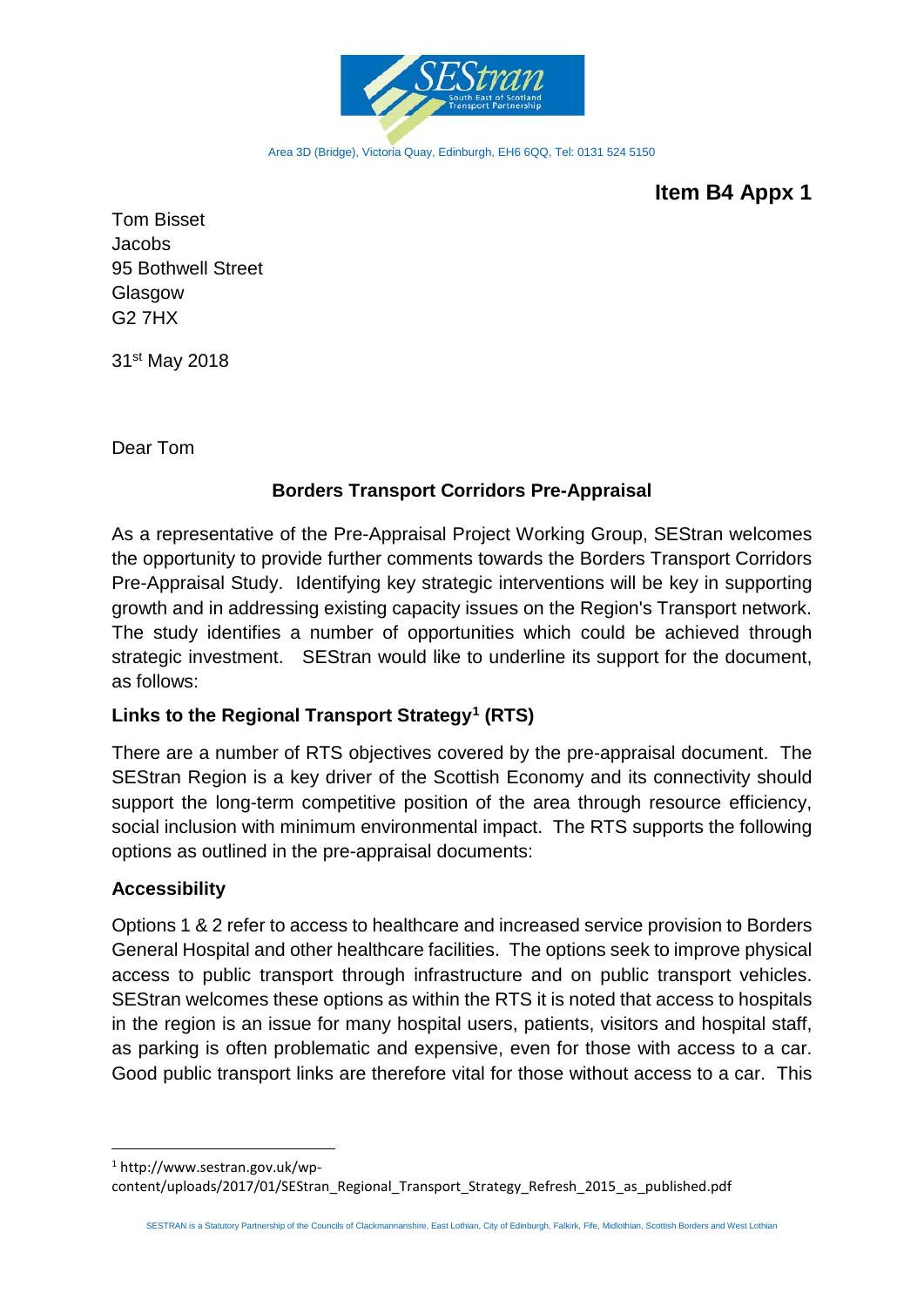

issue is deemed a high priority within the RTS, with a number of relevant actions to support these pre-appraisal options.

# **Active Travel**

Option 3 refers to the implementation of a strategic active travel network and crossboundary active travel measures. As a high priority in the RTS, SEStran supports this option through its Strategic Cross Boundary Cycle Development<sup>[2](#page-4-0)</sup> document. This study provides a list of recommendations for investment in cross boundary cycling infrastructure in the Region. SEStran in partnership with Sustrans, are supporting the development and delivery of such a network. It is welcomed that there will also be consideration made towards active travel provision around key services and public transport interchanges. This will help encourage uptake of active travel, potentially leading to further modal shift.

### **Freight**

The RTS states that SEStran must continue to act to facilitate efficient movement of goods and ensure quality facilities for the freight sector in key freight corridors and gateways. SEStran now hosts a regional Logistics and Freight Forum which could address the issues identified in options 4 & 5, including; a freight route signage strategy and improved network connections to roads and rail. The Forum will aim to achieve this through constructive partnership working between the local authorities, government agencies, business and representative groups across the region.

### **Park and Ride**

There are obvious benefits from park and ride, most notably the removal of car traffic from congested corridors. SEStran has established a regional Park and Ride Strategy<sup>[3](#page-4-1)</sup> and the promotion of measures associated with the strategy is viewed as a high priority. SEStran supports the ambition in option 6 to increase the provision of Park and Ride. However, these sites will still require to be supported by high quality onward services, linking travellers to places of employment, services and leisure facilities.

### **Public Transport**

With concerns over declining bus patronage, and the overall reduction in bus service provision, SEStran welcomes options 7 and 8; Express Bus services (Edinburgh, Newcastle, Carlisle including airports) and the suggested improvements to East-West

<span id="page-4-0"></span> <sup>2</sup> [http://www.sestran.gov.uk/wp-](http://www.sestran.gov.uk/wp-content/uploads/2017/01/10.1.1_Strategic_Cross_Boundary_Cycle_Development.pdf)

[content/uploads/2017/01/10.1.1\\_Strategic\\_Cross\\_Boundary\\_Cycle\\_Development.pdf](http://www.sestran.gov.uk/wp-content/uploads/2017/01/10.1.1_Strategic_Cross_Boundary_Cycle_Development.pdf)

<span id="page-4-1"></span><sup>3</sup> <http://www.sestran.gov.uk/wp-content/uploads/2017/01/SEStran-Park-and-Ride-Strategy.pdf>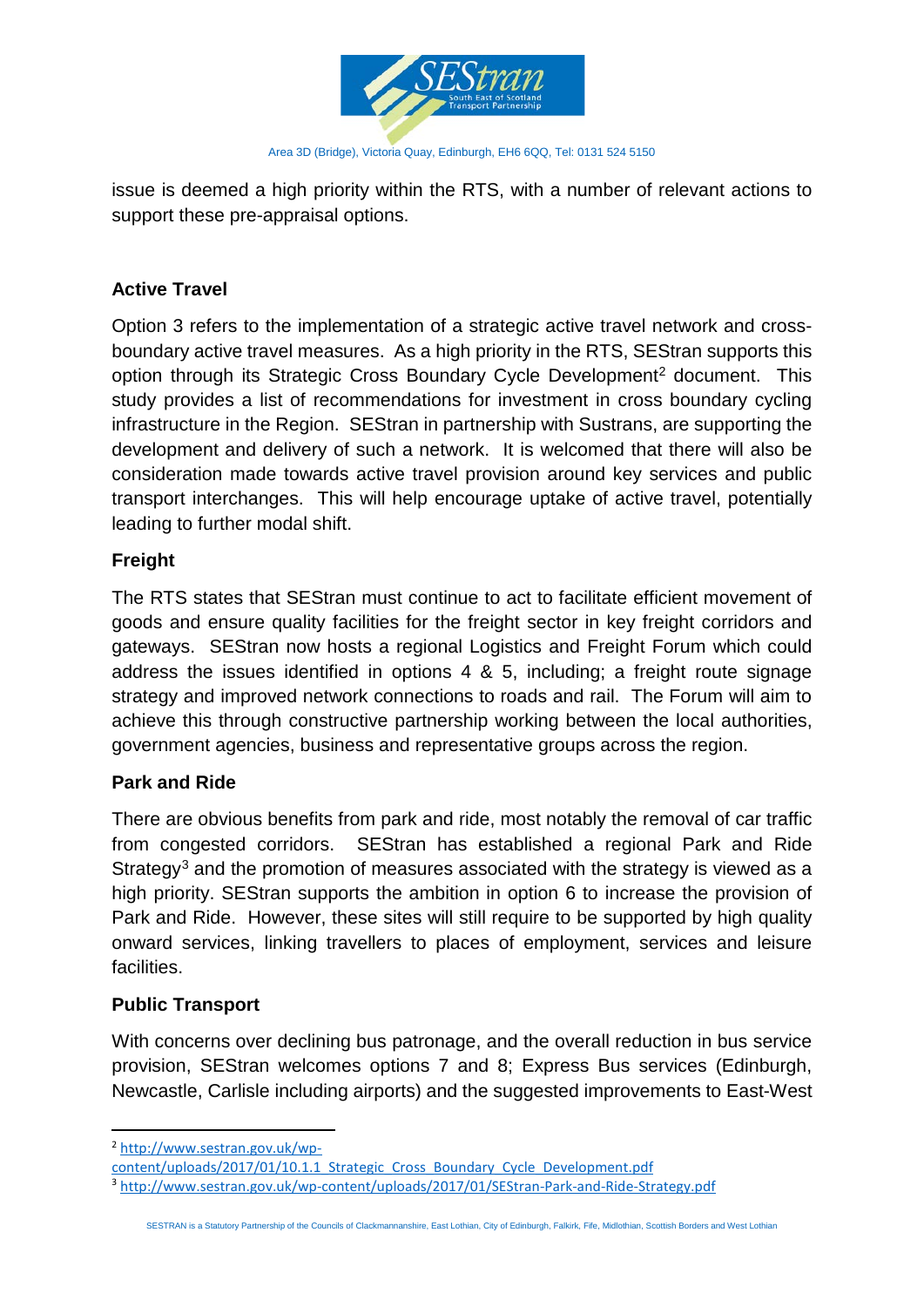

Area 3D (Bridge), Victoria Quay, Edinburgh, EH6 6QQ, Tel: 0131 524 5150

Bus services. Increasing such services and extending timetables will help to provide and attractive alternative to private car use.

The opening of the Borders Rail Line has been a significant step change in the quality of public transport service provision in this strategic corridor. SEStran welcomes the identified options to further reduce journey times, and to provide competitive end to end journey times compared with car.

As supported by the RTS, SEStran wishes to see passenger services extended beyond Tweedbank to Carlisle in the long term with the potential to include new stations on the line. With regards to further connections, SEStran also supports the linking of Borders railway with the Fife Circle service and another appropriate service to the west/north of Edinburgh, including Edinburgh Gateway for access to Edinburgh Airport. This alongside improvements in frequency, capacity and service quality would help to develop the service, making public transport a viable and convenient alternative to the private car.

#### **Road**

SEStran supports the maintenance and development of strategic roads. Efficient and safe movement of people and goods on these corridors is essential to the wider 'city region' aspirations for the area.

The RTS states that the A7 and A68 are of strategic significance. It is welcomed that a package of enhancement and safety measures including options such as dualling, bypass and overtaking lanes are referred to within the Pre-Appraisal under numbers 16-19 of the identified options. In addition to this SEStran, strongly supports further improvements to the A1 both North and South of the Border. As this is a key link for both personal and freight traffic and such improvements could contribute to the economic resilience of the region and improve safety on this corridor.

### **Summary**

Clearly, there has been a significant impact made by the Borders Railway, and SEStran would support measures to enhance services on this highly strategic corridor. Further considerations must be made to improving the service, with particular issues such as signalling, single-track imitations and reliability being addressed for future demand.

The document recommends that a comprehensive review of the existing SRM12 Model is undertaken in any future appraisal work, to determine its appropriateness in providing the relevant functionality, and to maintain consistency in modelling approaches for later stages in the appraisal. As this is jointly managed by both SEStran and Transport Scotland, further discussions on its review and potential costs would need to take place.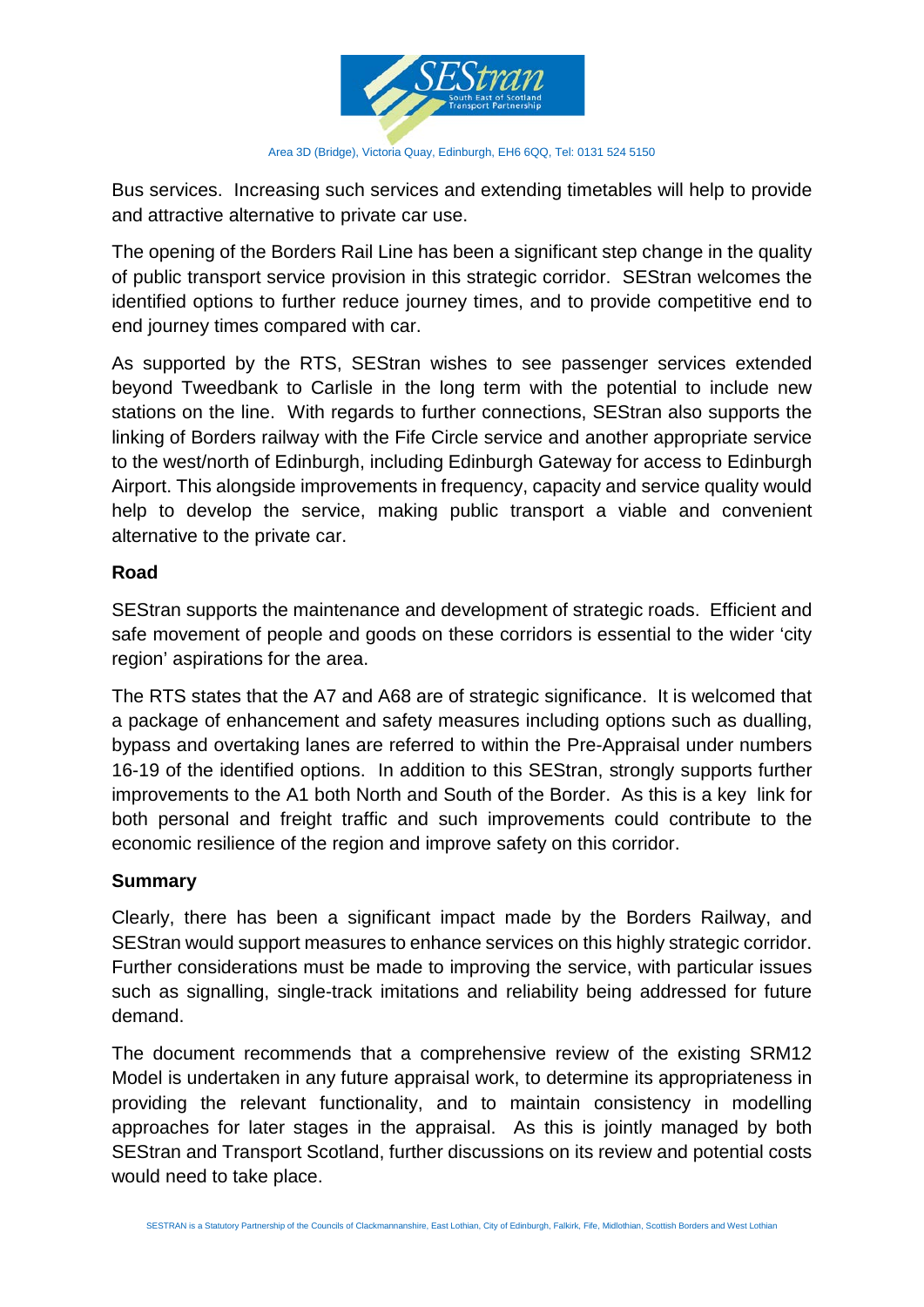

Area 3D (Bridge), Victoria Quay, Edinburgh, EH6 6QQ, Tel: 0131 524 5150

SEStran welcomes the number and diverse range of the options identified within the study. However, the challenges of limited funding sources will inevitably have an impact on the delivery of the measures identified. Given the location of the authority and its boundaries, this will pose a number of challenges, but will also open up external funding opportunities, such as the Borderlands and South of Scotland Agency Initiative. SEStran welcomes this opportunity, and would be keen to facilitate future discussions of cross boundary cooperation, and provide a regional perspective to deliver such schemes.

The Pre-Appraisal study represents a high degree of collaborative working across National, Regional and Local levels. Whilst it has resulted in a large number of options, it is understood that the impacts of the proposed options must be investigated in further detail. SEStran, as a statutory body with a regional perspective, is well placed to play a key role in developing options further. It is hoped that the comments above are of help, and SEStran would be happy to discuss any of these details further if required.

Yours sincerely

Lisa Freeman Strategy and Projects Officer **SEStran**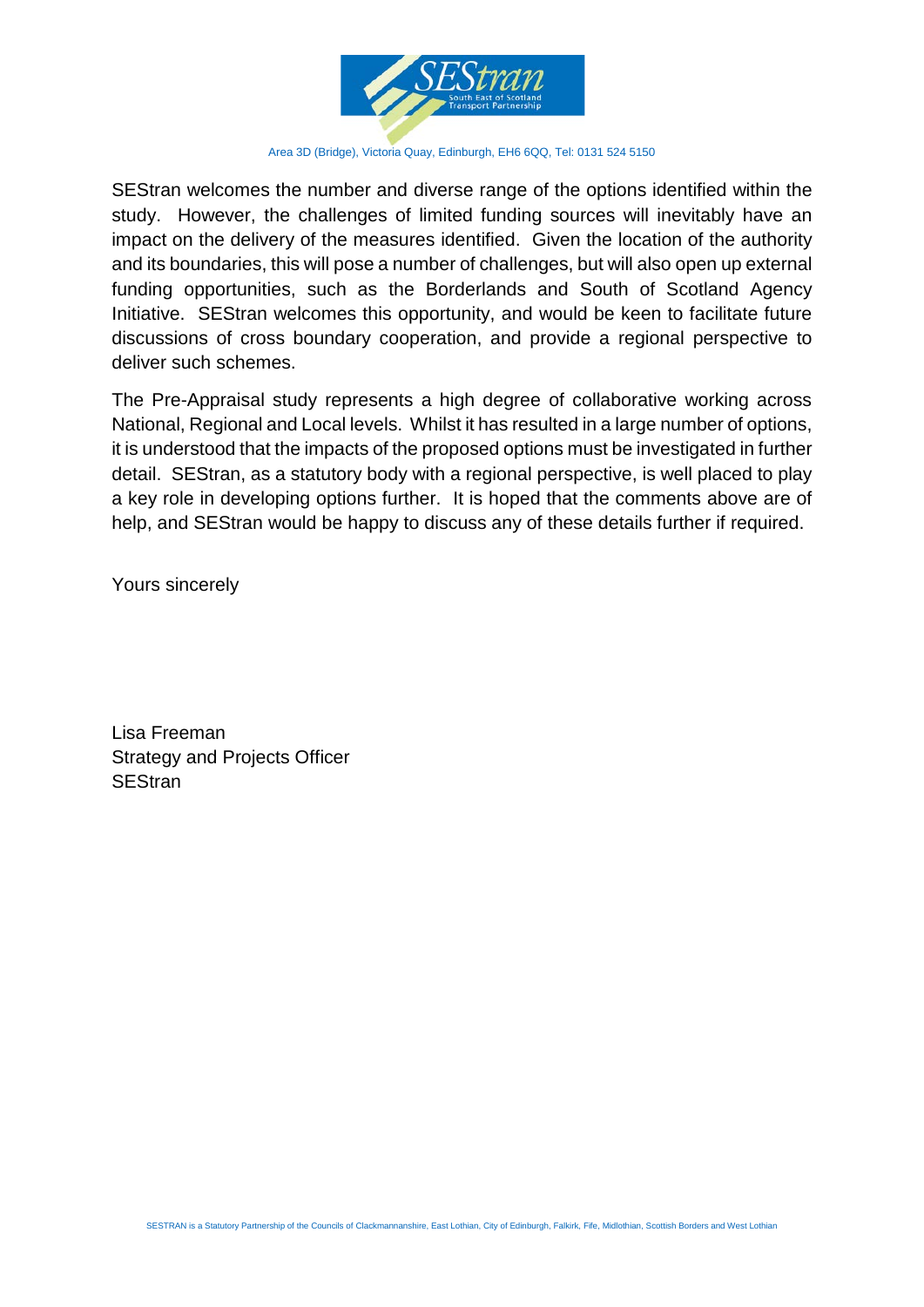| <b>Option</b>  | <b>Type</b>             | <b>Title</b>                                                                                  | <b>Description</b>                                                                                                                                                                                         |
|----------------|-------------------------|-----------------------------------------------------------------------------------------------|------------------------------------------------------------------------------------------------------------------------------------------------------------------------------------------------------------|
| 1              | Accessibility           | <b>Increase Bus</b><br>Services to<br><b>Strategic Health</b><br>Service<br><b>Facilities</b> | Increase bus service provision between<br><b>Scottish Borders and Borders General</b><br>Hospital and other strategic health<br>facilities [e.g. Edinburgh Royal Infirmary]                                |
| $\overline{2}$ | Accessibility           | Improve<br>Physical<br>Access to<br><b>Strategic Public</b><br>Transport<br><b>Services</b>   | Improve physical accessibility to public<br>transport through infrastructure and on<br>public transport vehicles for people with<br>mobility or sensory impairment on<br>strategic routes                  |
| 3              | Active<br><b>Travel</b> | <b>Strategic Active</b><br><b>Travel Network</b>                                              | Implement a strategic active travel<br>network and cross-boundary active<br>travel measures [e.g. Peebles -<br>Edinburgh], including provision around<br>key services and public transport<br>interchanges |
| 4              | Freight                 | <b>Freight Route</b>                                                                          | Implement a freight route signage<br>strategy, including the provision of<br>specific real time Satnav route<br>information                                                                                |
| 5              | Freight                 | Develop<br><b>Forestry Route</b><br><b>Network</b>                                            | Improve network of internal forestry<br>tracks as well as its connections to roads<br>and railway, including 'low-tech' timber<br>pickup facilities                                                        |
| 6              | Public<br>Transport     | <b>Increase Park</b><br>and Ride<br>Provision                                                 | Increase capacity of existing Park-and-<br>Ride sites and implement new Park-and-<br>Ride schemes for all modes at strategic<br>locations [e.g. Interchanges and Key<br><b>Employment Areas]</b>           |
| $\overline{7}$ | Public<br>Transport     | <b>Express Bus</b><br><b>Services</b>                                                         | Provision of express bus services to key<br>external markets (Edinburgh, Newcastle<br>and Carlisle, including airports)                                                                                    |
| 8              | Public<br>Transport     | East-West Bus<br><b>Services</b>                                                              | Increase number and frequency of east-<br>west bus services, including extending<br>timetable into evening                                                                                                 |
| 9              | Public<br>Transport     | <b>Borders</b><br>Railway<br>Extension -<br>South/Wes                                         | Extend the Borders Railway to Hawick<br>and / or Carlisle                                                                                                                                                  |
| 10             | Public<br>Transport     | Railway<br>Extension -<br>South/ East                                                         | Railway Extension - South/ East<br><b>Extend the Borders Railway towards</b><br>East Coast Main Line (ECML) via<br>Berwick-upon-Tweed                                                                      |
| 11             | Public<br>Transport     | <b>Enhanced Rail</b><br><b>Services</b>                                                       | Increase the frequency, capacity and<br>service quality of the existing Borders                                                                                                                            |